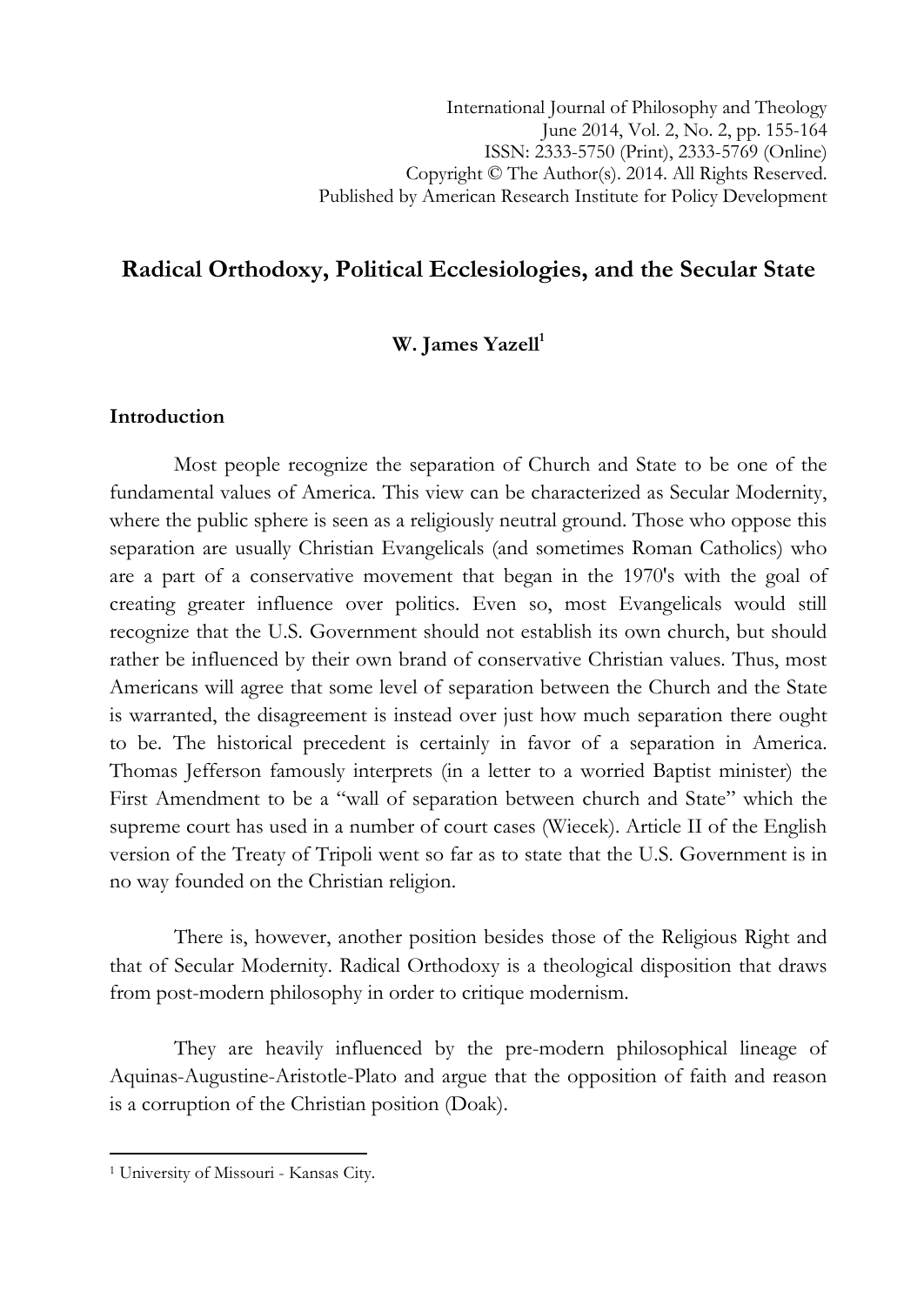They argue that this opposition is the cause of Secular Modernity, and thus it is in truth a theological heresy. Instead, they offer a number of political ecclesiologies (accounts of the socio-political mission of the Church) that ought to replace notions of a secular public space. They also hold that without belief in God, nihilism is inevitable. Thus they seek to return theology to the position of being Queen of the Sciences (by having all fields understood through a theological ontology) because science without a theological ontology is inherently atheistic and thus nihilistic. In fact, all efforts to find value will fail without belief in God (Doak) according to this view. Their positions do not fit well with the Religious Right either, since the Radical Orthodox generally see the Church and government both having a role in promoting the common good (often in the form of Christian Socialism) that the Right would oppose. Likewise, the Radical Orthodox see Fundamentalism as a product of the separation of faith from reason (and thus a corruption) and that the Religious Right in general depend too much (ironically) on modernist philosophical assumptions particularly in regards to economics.

 While there are a variety of political ecclesiologies offered by Radical Orthodoxy they all see some role for the Church in public life. I will highlight three of those views: Remnant Christianity, Anarchic Oppositionalism, and Critical Engagement. Using these three perspectives I will critically engage secular modernity by investigating the philosophical assumptions it is based on beginning with Duns Scotus and continuing with Hobbes and Locke. Finally, I will demonstrate that the appropriate role for the Church is to be critically engaged with public life as argued by Graham Ward.

# Duns Scotus

For the Radical Orthodox, it is the medieval philosopher and theologian Duns Scotus who began the separation of reason and revelation and influenced modern philosophy (Pickstock). The fundamental shift was Scotus' rejection of analogy in favor of a univocity of being. For Scotus, the language we use means the same thing regardless of what kind of thing we are talking about. When I say John is good, it means the same thing as when I say God is good. The difference is merely one of degree. In contrast, the analogical view holds that when I say God is good, I can only understand what that means as an analogy to when I say John is good.

This is because the relationship God has to goodness is fundamentally different from the relationship John has to goodness.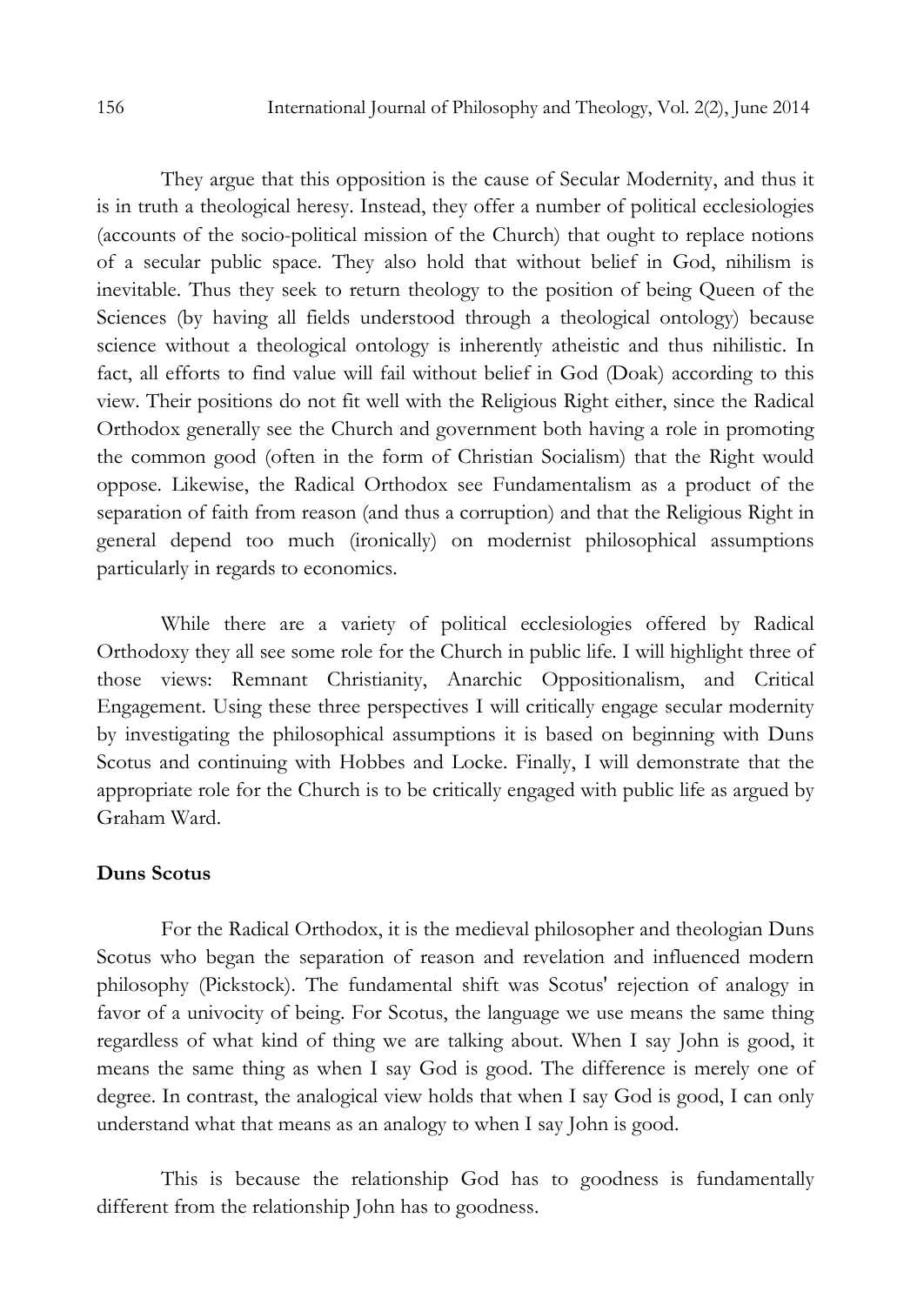The change from analogy to univocity means that being itself is now common to both God and creatures. This allows for existence without God to be imaginable. Likewise, mankind is no longer seen as participating in God's perfection and the continuity of reason and revelation is lost. "[In the analogical view] reason itself was drawn upwards by divine light, while, inversely, revelation involved the conjunction of radiant being and further illuminated mind"(Pickstock). For the univocal view, our fallen reason ought to be focused on the finite; in a closed system separated from revelation. Along with this division of faith and reason, there are a number of other consequences to the univocity of being. Scotus tries to maintain God's transcendence by saying the degree of difference between Creator and creature is huge. But even so, we are left with a God who is of the same kind as his creations and thus is not truly transcendent. We also see a proto-liberalism where humans are not seen as social animals with an extrinsic teleology but instead are autonomous individuals gifted with freedom by God.

 Now, it may be argued that univocity of being adheres closest to an easily understandable logic and so we are simply stuck with the consequences of such a view. It does indeed seem to be the case that our language implies a univocity of being. The problem is that this fails to take into account the intellectual context that Scotus was writing in. There was already an established tradition in Oxford to recognize univocity within the field of logic but not within metaphysics/physics (Pini). This even helps to explain Scotus' own views as written in Questions on the Metaphysics where he seems to move away from what would be obvious metaphysical conclusions to his logical univocity. This is because to argue that ontology is bound to this logic is to "have already assumed an ontological priority of rational possibility over actuality"(Pickstock). For the Radical Orthodox, a priori assumptions such as these put modernity on a level field with Christianity. For Radical Orthodoxy, Christianity simply holds to a different set of a priori assumptions. For example, our existence is dependent on our participating in God's existence (who is unlike us by having existence as his essence).

## Thomas Hobbes

While Duns Scotus had laid the groundwork for secular thought it would be later philosophers who would actually institute the secular. The most influential of these philosophers is Thomas Hobbes.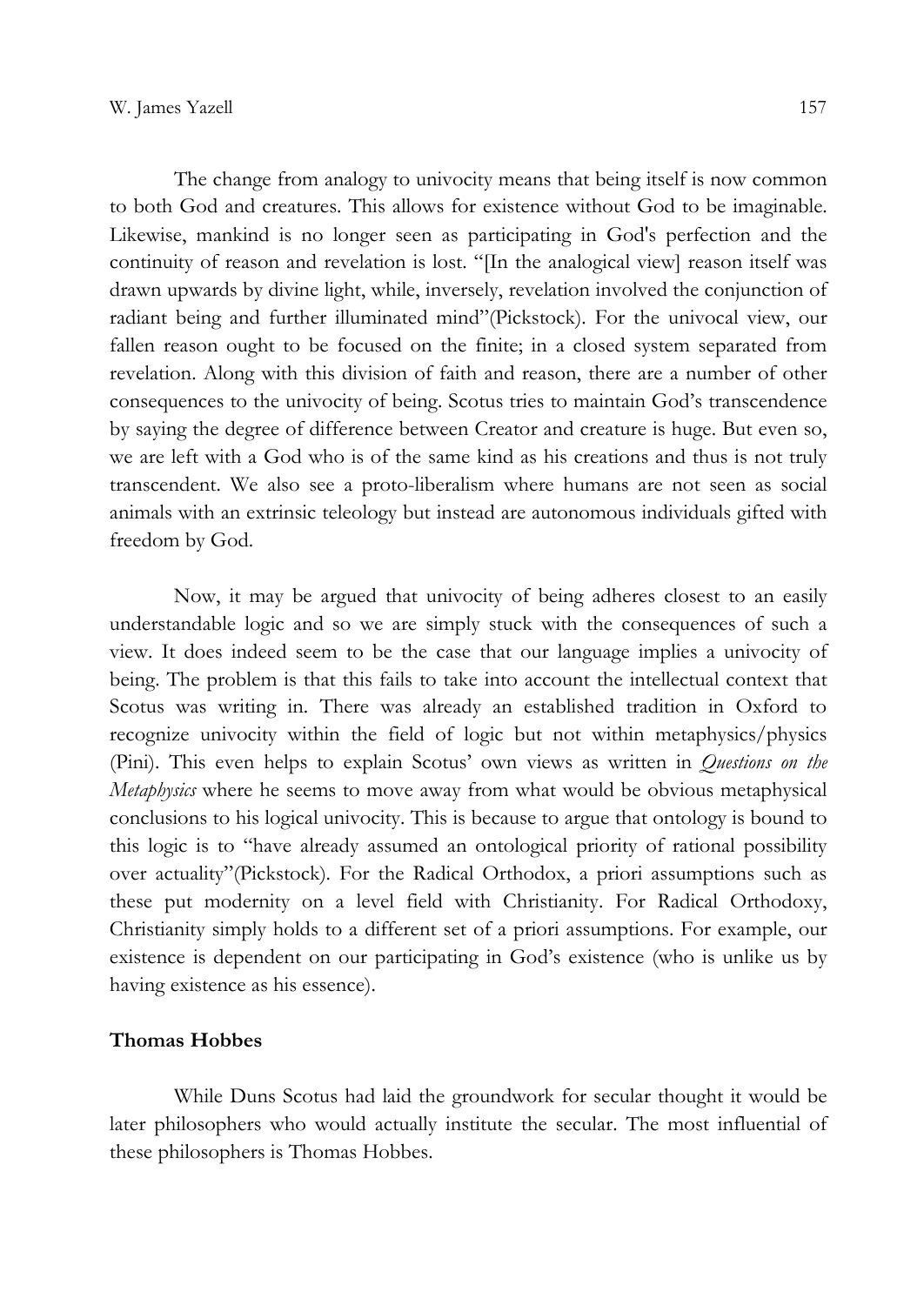With the separation of faith and reason it became the natural world that was the realm of reason. So, in this context Hobbes set about to understand the psychology of mankind as a natural creature as well as develop a political science. It should be noted however, that Hobbes' project is not merely the rolling back of theological presuppositions in order to arrive at some sort of neutral territory. Rather, certain theological ideas are being replaced with new ones, ideas about creation, teleology, and God (Oliver).

Following Augustine, Christianity saw the natural state as a peaceful one. Violence is an intrusion into what is originally peaceful (Oliver). Evil itself was understood to be the absence of good and not a force in its own right. In contrast, Hobbes introduces an 'ontology of violence' wherein violence is seen as the natural state of mankind and of nature (Milbank). Hobbes describes this natural state as "solitary, poor, nasty, brutish, and short." Forces (including God) are now seen as competing agents battling for power. Likewise, evil becomes a force of its own, a thing in its own right that is a part of reality.

Society is now viewed as being made up of competing expressions of power, in which differences become a threat to social order. The individualism of capitalist politics is an example of this, wherein society itself is seen as a mere construct, a conglomerate of individuals (Oliver). It is for this reason that Hobbes proscribes an absolute monarch to be in everyone's best interests. If a will to power is the 'basic state,' then give all the power to a single entity who can flatten differences and maintain peace through the monopoly of violence.

#### Radical Orthodoxy

This change over of theological ideas by Hobbes are then adopted and defended within the field of modern social theory (Milbank). In response, conservative theologians have attempted to build up the boundaries of theology within the realm of revelation in an attempt to protect it from the heresy implicit within secular modernity.

Likewise, liberal theologians have tried to integrate theology into various fields of thought without consideration to the incompatibility of Christian theology with the ontology of violence that modernity is built upon (Oliver). But, both the conservative and the liberal reaction position theology as a marginal and merely partial discourse.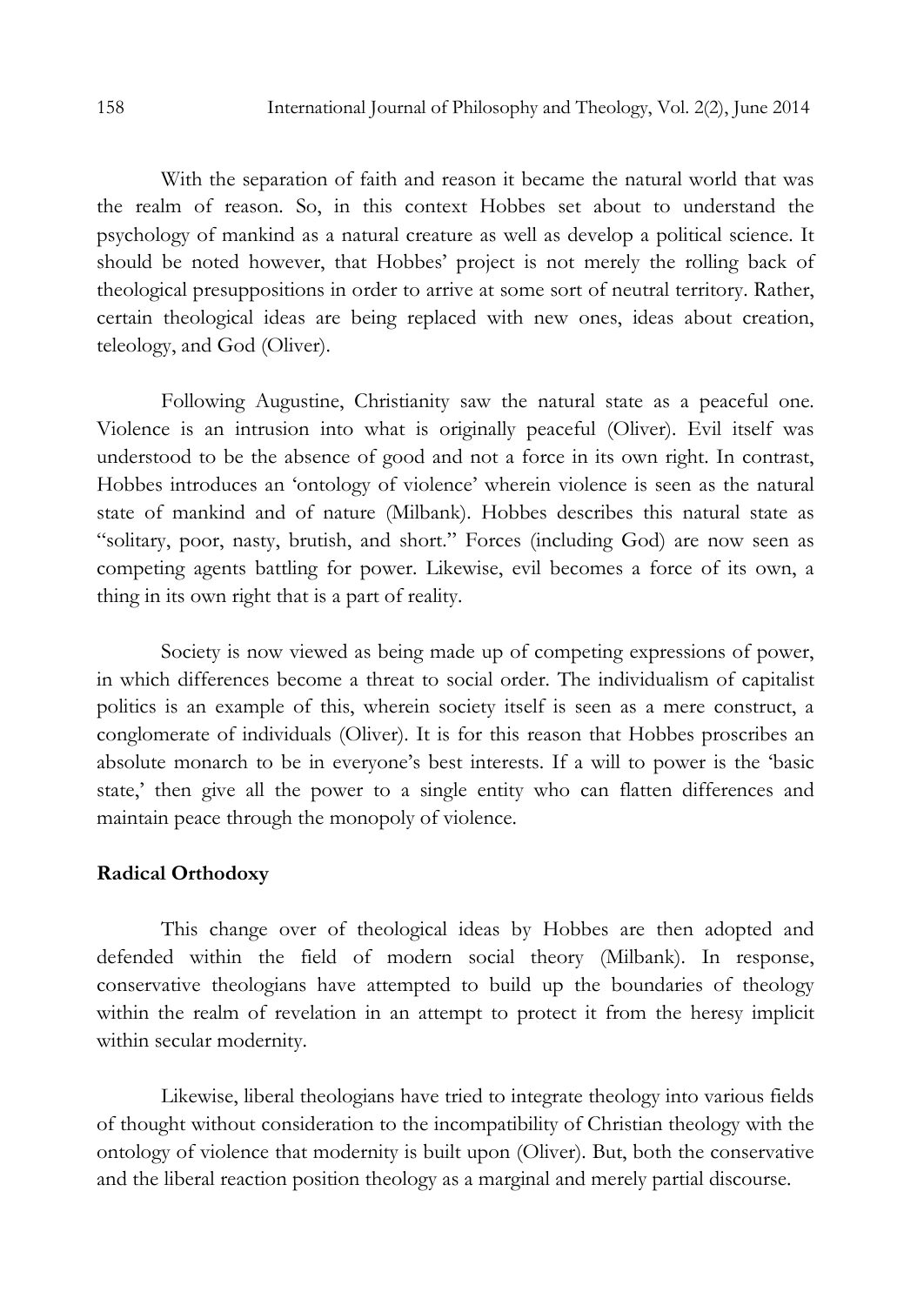This is why Radical Orthodoxy seeks to provide its own metadiscourse and refuses to adopt the presumption of Modernity that reason is separate from God.

Milbanks in particular is critical of the notion that a Christian peace can be built upon the ontology of violence that is implicit in modern social theory. The nominalist Christianity of today can only provide a sense of motivation for behavior, but even that is informed by violent and individualist notions inherited by Secular Modernity. Instead, Christianity must return to an ontology of peace built on mutual participation that relies on unity in differences.

This mutual participation and unity in difference comes out of Thomas Aquinas' analogia entis, or the analogy of being (Oliver). In this view, God is the only thing that exists in himself. His essence  $i\bar{s}$  existence. In contrast, our own existence is only in relation to God. God is the only true substance and we are merely accidents. It should be noted however that this should not be taken as a pantheism nor as theological idealism. The universe is not only God's body nor is it just an idea in God's mind. This is due to the neoplatonic concept of participation. In the Platonic sense of participation 'being' is a gift from God to Creation, wherein substantial entities participate in God's existence. This of course differs from Plato himself because creation for Christians is a continual gift from God (as opposed to an ordering will upon a chaotic universe). At every moment God creates from nothing. This is why notions of a secular space are a theological heresy. It is the distortion of the Christian understanding of God. This is also why theology ought to be queen of the sciences, "every discipline must be framed by a theological perspective; otherwise these disciplines will define a zone apart from God, grounded literally in nothing"(Milbank). This should be tempered however, by saying that Radical Orthodoxy is not seeking to collapse every discipline into theology. Rather, every discipline should be participating with theology just as creation itself participates with the being of God. Anything else suggests that God is irrelevant to truth (Oliver).

#### Remnant Christianity

 For Milbank, the mission of Christian theology ought to be defending the Christian-narrated practice of peace so as to demonstrate the mistake of presuming an ontology of violence. Christianity, with it's story of "a redemptive reunion in a harmony amid differences made possible by God"(Doak) offers the better story.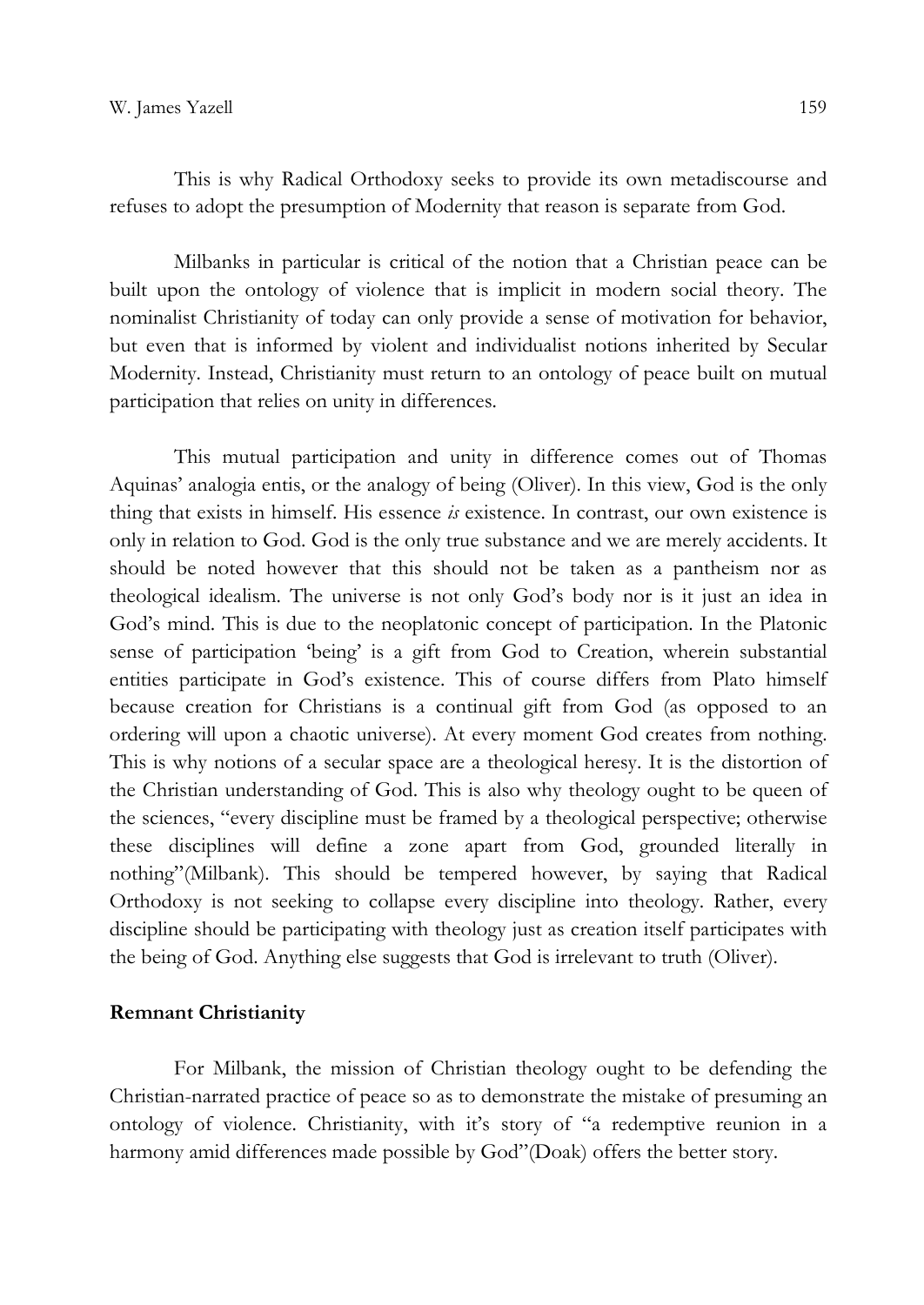This will allow the Church's practice of repentance, forgiveness, reconciliation, and the Eucharist itself to be reclaimed as the political practices that they are. True justice is only possible within the Church, where salvation is offered through Christ by being incorporated into the community he founded. A community that practices forgiveness and reconciliation based on their understanding and commitment to God. The secular state can thus never attain true justice because it is built upon assumptions of violence that prevent a shared commitment to a common goal.

However, the Church for Milbank should not replace the State. The State is seen as necessary for continuing to exert a coercive and violent rule over those who are not members of a community that maintains a unity-in-difference. The Church as such a community is to be built up and offer a non-coercive witness to the world. The State itself can even be influenced and brought in line by politically active Christians so long as it does not contradict the coercive nature of the state. Christendom should seek to subsume society peacefully through the practice of reconciliation.

 The danger, then, of Milbank's political ecclesiology is the lack of religious freedom it offers. Non-Christians in a Christian majority would be marginalized as societies socio-economic systems are absorbed into the Church (Doak). The goal of increasing Christian influence over the State also seems too similar to the goal of the Religious Right that the Radical Orthodox would criticize. The bleakest of all conclusions from this political ecclesiology is that it would appear no peace and justice are possible outside those in shared Christian communities. This seems to directly contradict the notion of unity-in-difference because no peace is possible between those of different religions.

### Anarchic Oppositionalism

Cavanaugh draws on Milbank's understanding of the State (but leads to different conclusions) in the development of his own political ecclesiology.

He sees the State as inherently violent but differs with Milbank because he does not believe that the State exists to keep order. Rather, the State developed by seizing power from local communities for the interests of an elite few that were benefitting from the emerging capitalist system (Doak). Because of the nature of the State, it is only able to create unity through the development of a common enemy and with periodic wars.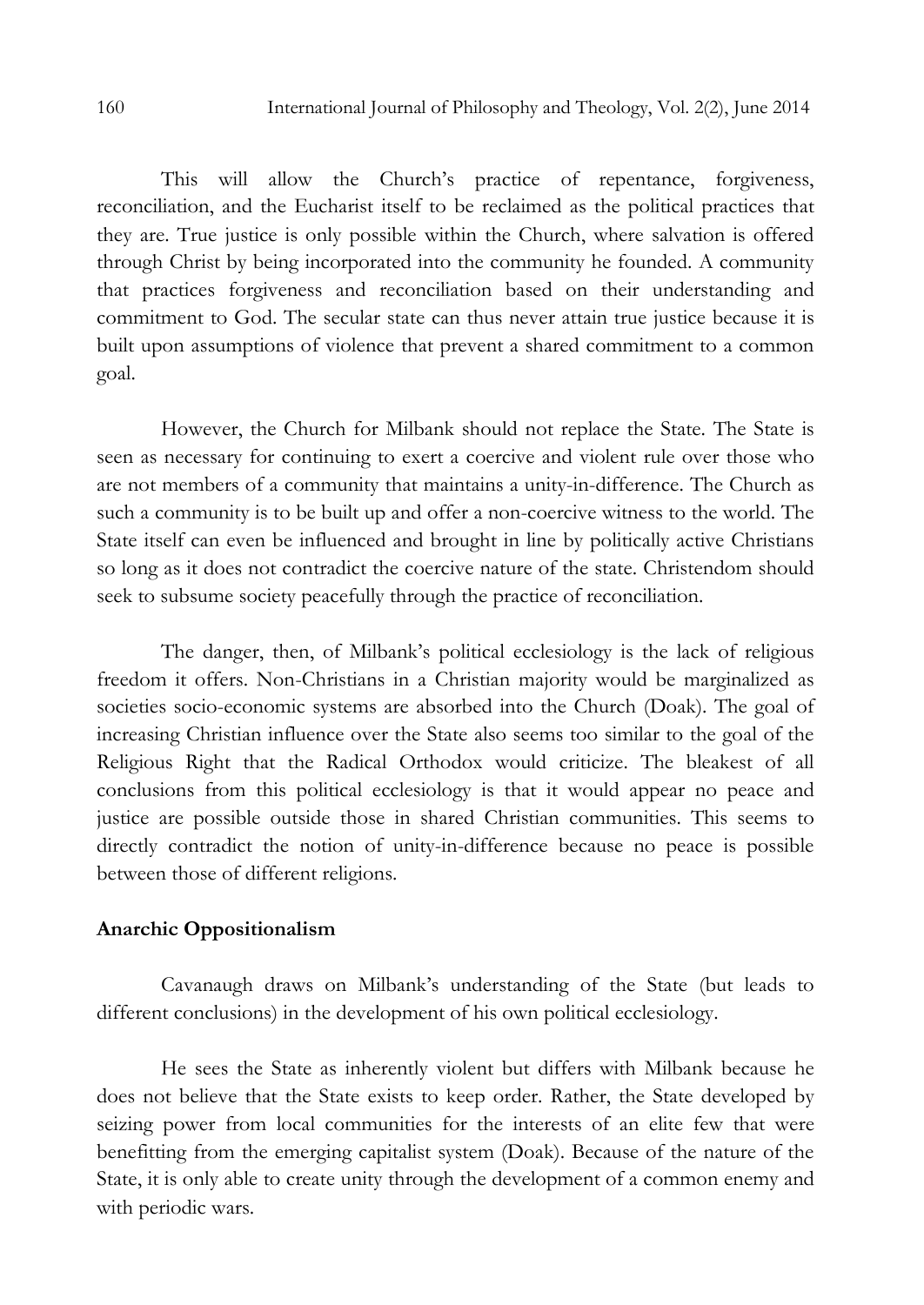The State and Church then, are actively against each other. Christianity preaches peace while "violence [is] the state's religio, its habitual discipline for binding us one to another" (Cavanaugh). Thus the secular state itself, it turns out, is not actually secular at all. It is instead, a civic religion complete with a liturgy. A number of patriotic rituals for inducing memories and a sense of community have been developed including symbols, flags, music, and even elections themselves. Where people once felt loyalty to their local communities, the late nineteenth century saw the invention of rituals intended to develop a sense of national identity. Where the state has mostly superseded local loyalties it also competes with the church on these same religious grounds. The Secular State, of course, cannot identify itself outright as sacred. Rather, it continues to use secular language while acting as if it is sacred. Cavanaugh points out that it is rather telling that:

 "among those who identify themselves as Christians in the United States, there are very few who would be willing to kill in the name of the Christian God, whereas the willingness under certain circumstance, to kill and die for the nation in war is generally taken for granted."

 For Cavanaugh, the role of the Church is to act in opposition to the State by developing it's own political communities built on Christian practices of peace and reconciliation. Instead of centralized authority, the Church would be a part of and foster local 'overlapping communities' which would serve as a decentralized government (Doak). The Church, while being in opposition to the violence of the State should not cloister itself. Rather, it could work with the State and larger community in service of combating another particular evil but Christians should still avoid acting as the State does.

 This political ecclesiology ends up with similar concerns as Milbank's Remnant Christianity. If peace can only be found in Christian communities then we are again left with little hope for relations between Christians and non-Christians. This undermines the very concept of unity-in-difference which is central to the Radical Orthodox view (Doak). The outlook is perhaps even bleaker for Anarchic Oppositionalism, because now the Church is actively opposed to the State, which seems to be the only protection offered to non-Christians. Indeed, the great risk of condemning any government with a central authority is the lack of recourse minorities would have (Doak).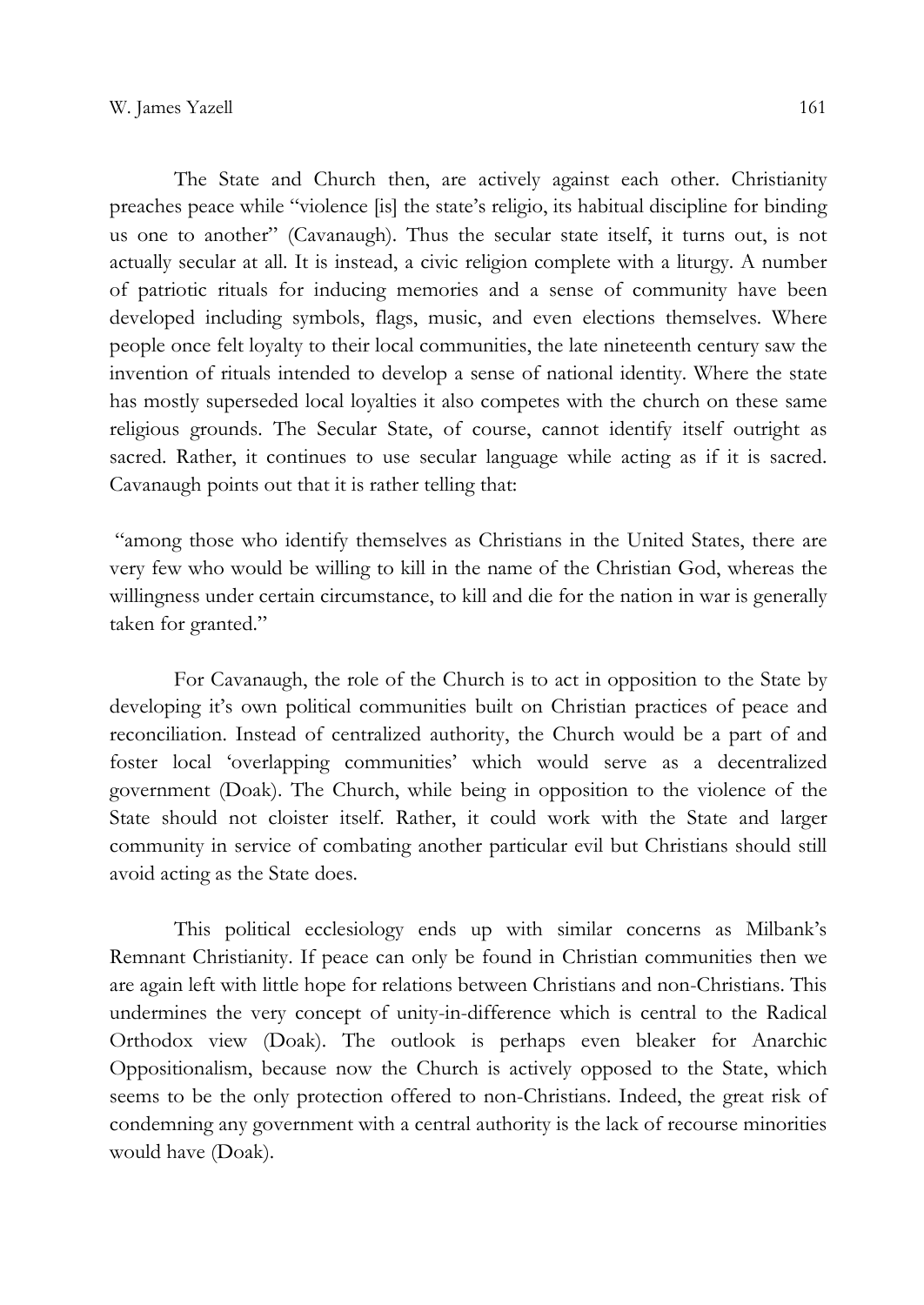Each local community would have free reign to oppress any minorities within it's lands. Finally, we are left with questions of what exactly the Church as an alternative political community is suppose to look like. Remnant Christianity suffers from this same problem but it is much more central to the view of Anarchic Oppositionalism and we are left without any clear answers.

# Critical Engagement

For Ward, it is the city which is the most relevant political organization in our globalized world. So it is in relation to the city that Ward examines the secular and the Church. For him our current, postmodern cities can be characterized by desire, overconsumption, and hyper individualism (Doak). It is in this individualism that faith became a private affair and the goals and aspirations of modernism fell into a kind of nihilism. This further lead to alienation and a lack of any sense of mutual participation which can be characterized by support and care of one another.

The Church then, should live out its 'Eucharistic faith' characterized by peace, care, and reconciliation. Because we do live in mutual participation with God and Creation (as understood by neoplatonists) the Church will have an influence on society as a whole simply by living out its faith. Christians then should seek to build up their communities instead of trying to use the Church to oppose or be an alternative to the community. The goal is an Augustianian one, wherein Christians build up a City of God within their secular societies that can only be separated by divine judgement (Ward). Theologians then, are able to critically engage with their societies by offering a critique of their foundational symbols and myths. In other words, the secular governments, and all social bodies (including the Church) should be engaged with in order to escape nihilistic consumerism.

While Critical Engagement does take the Christian perspective to be of particular relevance it still leaves room for non-Christians in a way the other political ecclesiologies do not (Doak). Ward recognizes that peace and justice can be found outside of the Church, and that the Church can be united with non-Christian communities. He certainly still holds that the secular as a space independent from God is a myth, but he does hold to the secular as a space for non-Christians which affirms the sort of religious freedom that would suggest that peace is the ontologically basic state. Furthermore, Critical Engagement recognizes that non-Christians also have some truths and can critique the Church in order to correct Christianity's blindnesses (Doak).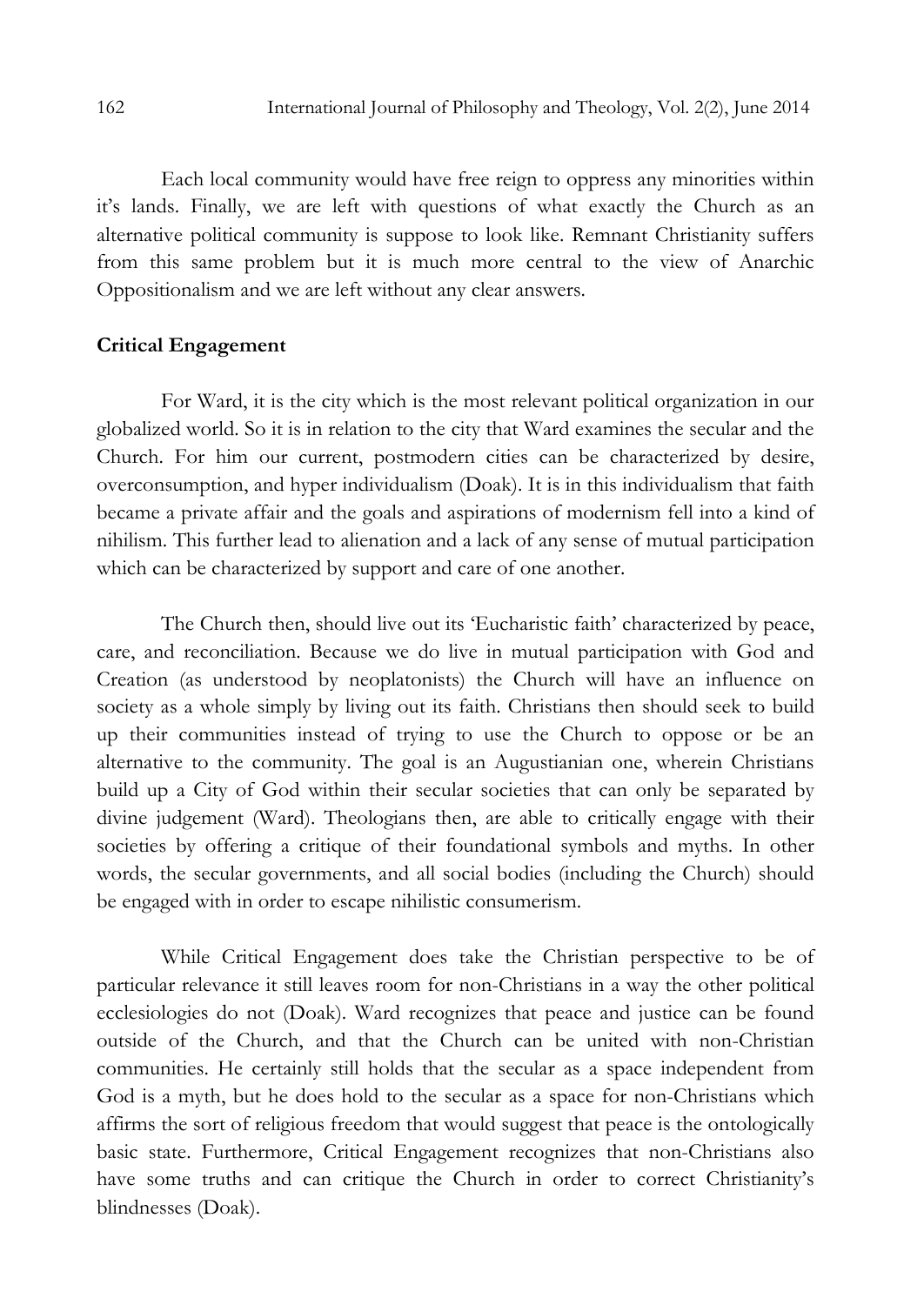### **Conclusion**

Our current notions of the secular are built upon a priori assumptions developed largely by Duns Scotus and Thomas Hobbes. Our current social theories build on and defend these assumptions. Even conservative Christians rely on the ontology of violence and the individualism that develops out of that belief. Radical Orthodoxy on the other hand offers an alternative set of a priori assumptions that suggest an ontology of peace and a platonic participation in God. Radical Orthodox thinkers suggest that either position could be defended but that the Christian one avoids the nihilism and violence inherent in Secular Modernity. Instead, communities could live in a peaceful unity-in-difference based on forgiveness and reconciliation. Therefore, the Christian narrative as laid out by Radical Orthodoxy offers the better metanarrative and should be adopted.

 These thinkers do however, differ in what political ecclesiology best lives out this Christian metanarrative. I have laid out three of the views: Remnant Christianity, Anarchic Oppositionalism, and Critical Engagement. Critical Engagement is the only one of the three options that is able to successfully proscribe a socio-political mission for the Church that does not interfere with the Christian goal of a just and peaceable society. It does so by allowing religious freedom within a secular society while recognizing the Churches role in redeeming and giving meaning to social institutions without taking them over and marginalizing non-Christians. Remnant Christianity is unable to avoid this problem because the functions of the State would be taken over wherever possible by the Church.

Anarchic Oppositionalism likewise would be unable to avoid this problem because the absence of any form of central authority would leave minority non-Christians outside of the Church's political community. Given these facts, Christian theology should reassert its role in human discourse and argue for an ontology of peace. Likewise, the Church should strive to build up and redeem it's communities in order to save them from consumerism and to be engaged with (and corrected by) non-Christians.